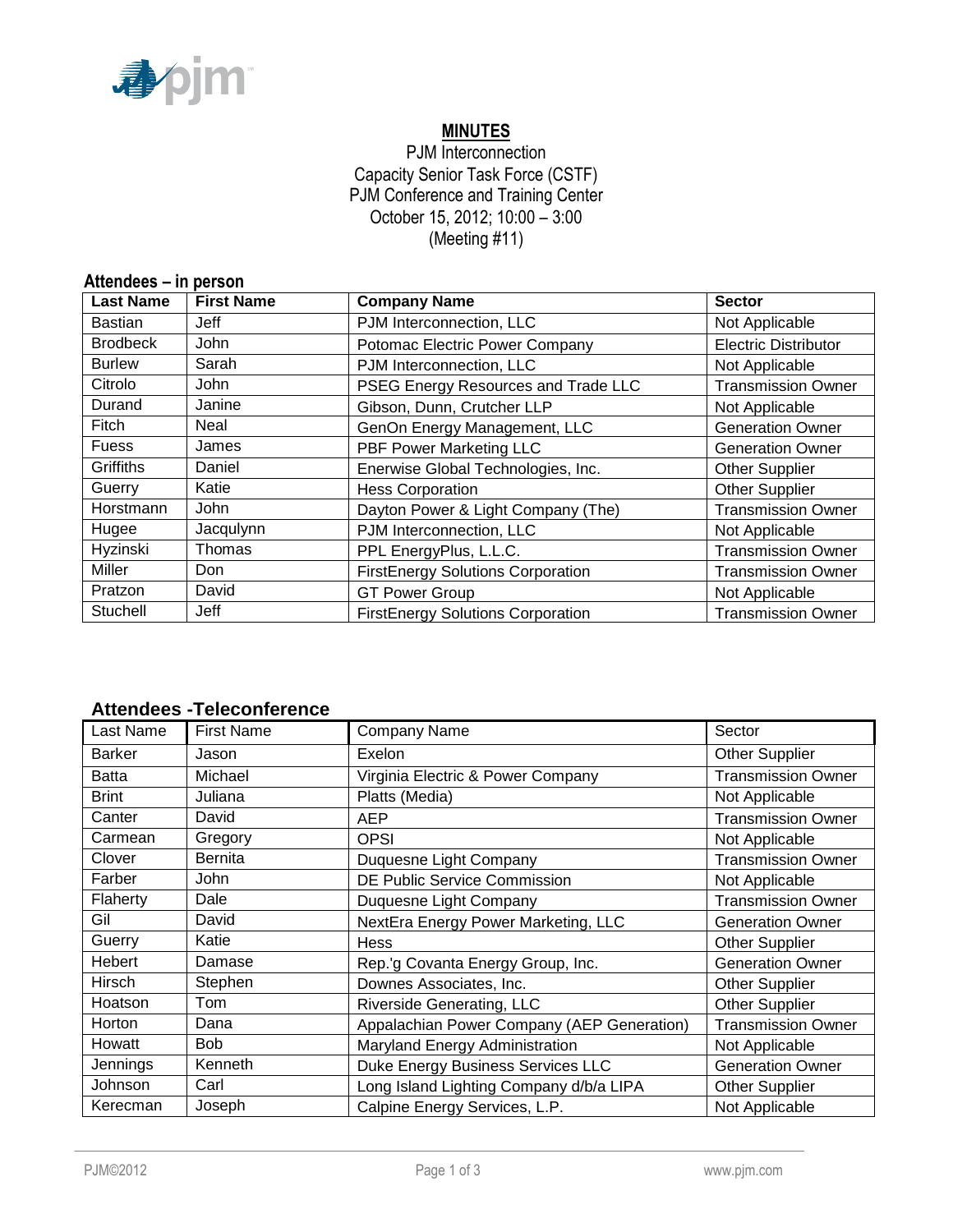

| Leimann   | John        | Dominion Virginia Power<br>Not Applicable                          |  |
|-----------|-------------|--------------------------------------------------------------------|--|
| Lieberman | Steven      | Old Dominion Electric Cooperative<br><b>Electric Distributor</b>   |  |
| Norton    | Chris       | American Municipal Power, Inc.<br><b>Electric Distributor</b>      |  |
| Perrotti  | Frank       | New Jersey Board of Public Utilities<br>Not Applicable             |  |
| Schofield | William     | Customized Energy Solutions, Inc.<br>None                          |  |
| Sudhakara | Raghu       | Rockland Electric Company (CIEP Load)<br><b>Transmission Owner</b> |  |
| Swalwell  | <b>Brad</b> | <b>Other Supplier</b><br><b>Tangent Energy</b>                     |  |
| Wilson    | James       | <b>Wilson Energy Economics</b><br>Not Applicable                   |  |

### **1. Administration (10:00 – 10:15)**

Ms. Burlew will called the meeting to order and Mr. Baker administered roll call and reviewed draft minutes from September  $20<sup>th</sup>$  (meeting #10). Draft minutes were unanimously approved with no changes.

[Draft Minutes, September 20, 2012](http://www.pjm.com/~/media/committees-groups/task-forces/cstf/20121015/20121015-draft-minutes-cstf-20120920.ashx)

### **2. Multi-year Pricing Mechanism [\(Issue Tracking\)](http://www.pjm.com/committees-and-groups/issue-tracking/issue-tracking-details.aspx?Issue=%7bB709F188-450F-4A06-A5EB-BD61B601C9EF%7d) (10:15 – 12:00)**

Mr Bastian presented a PJM proposal for multi-year price assurance that is a modification of existing NEPA rules. This proposal was brought to the group by request and as a means for re-starting the discussion around development of a multi-year pricing mechanism for capacity.

[Multi-year Pricing Mechanism Matrix](http://www.pjm.com/~/media/committees-groups/task-forces/cstf/20121015/20121015-item-02-multi-year-pricing-matrix.ashx)

[PJM proposal education](http://www.pjm.com/~/media/committees-groups/task-forces/cstf/20121015/20121015-item-02-pjm-proposal.ashx)

### **3. RTEP/Transmission Issues [\(Issue Tracking\)](http://www.pjm.com/committees-and-groups/issue-tracking/issue-tracking-details.aspx?Issue=%7bBB8F79E5-1004-41BD-9AC0-BB59FF349CA8%7d) (12:45 – 2:45)**

- Mr. Bastian led a discussion on the RTEP/Transmission issues, with a focus on items that require a December 1 FERC filing for implementation prior to the next auction in May 2013. These items are label as "3d", "3f", "4b", and "4c" in the Issue Charge.
- PJM's Issue Summary and proposal surrounding issues 3d and 3f and CETL transparency and stability were retracted and will not be further pursued. H-P Resources voiced concerns with the PJM proposal and supported the retraction of PJM's proposal.

[RTEP Issue Charge](http://www.pjm.com/~/media/committees-groups/task-forces/cstf/20120920/20120920-item-03-rtep-issue-charge.ashx)

[RTEP/RPM Timeline](http://www.pjm.com/~/media/committees-groups/task-forces/cstf/20121015/20121015-item-03-rtep-rpm-timeline.ashx)

[H-P Resources presentation](http://www.pjm.com/~/media/committees-groups/task-forces/cstf/20121015/20121015-item-03-hp-resources-presentation.ashx)

[RTEP Issues 3d and 3f](http://www.pjm.com/~/media/committees-groups/task-forces/cstf/20121015/20121015-item-03-rtep-issue-3d-3f-problem-statement.ashx) – Summary

[RTEP Issue 4c - Summary](http://www.pjm.com/~/media/committees-groups/task-forces/cstf/20121015/20121015-item-03-rtep-issue-4c-problem-statement.ashx) 

- **4. Future Agenda Items and Wrap Up (2:55 – 3:00)**
	- A. Triennial Review Timing [\(Issue Tracking\)](http://www.pjm.com/committees-and-groups/issue-tracking/issue-tracking-details.aspx?Issue=%7b46B1B663-44CF-4541-9403-631413A347B5%7d) October 19th teleconference
		- 1) [Non-binding survey results](http://www.pjm.com/~/media/committees-groups/task-forces/cstf/20121019/20121019-triennial-review-timing-poll-results.ashx)